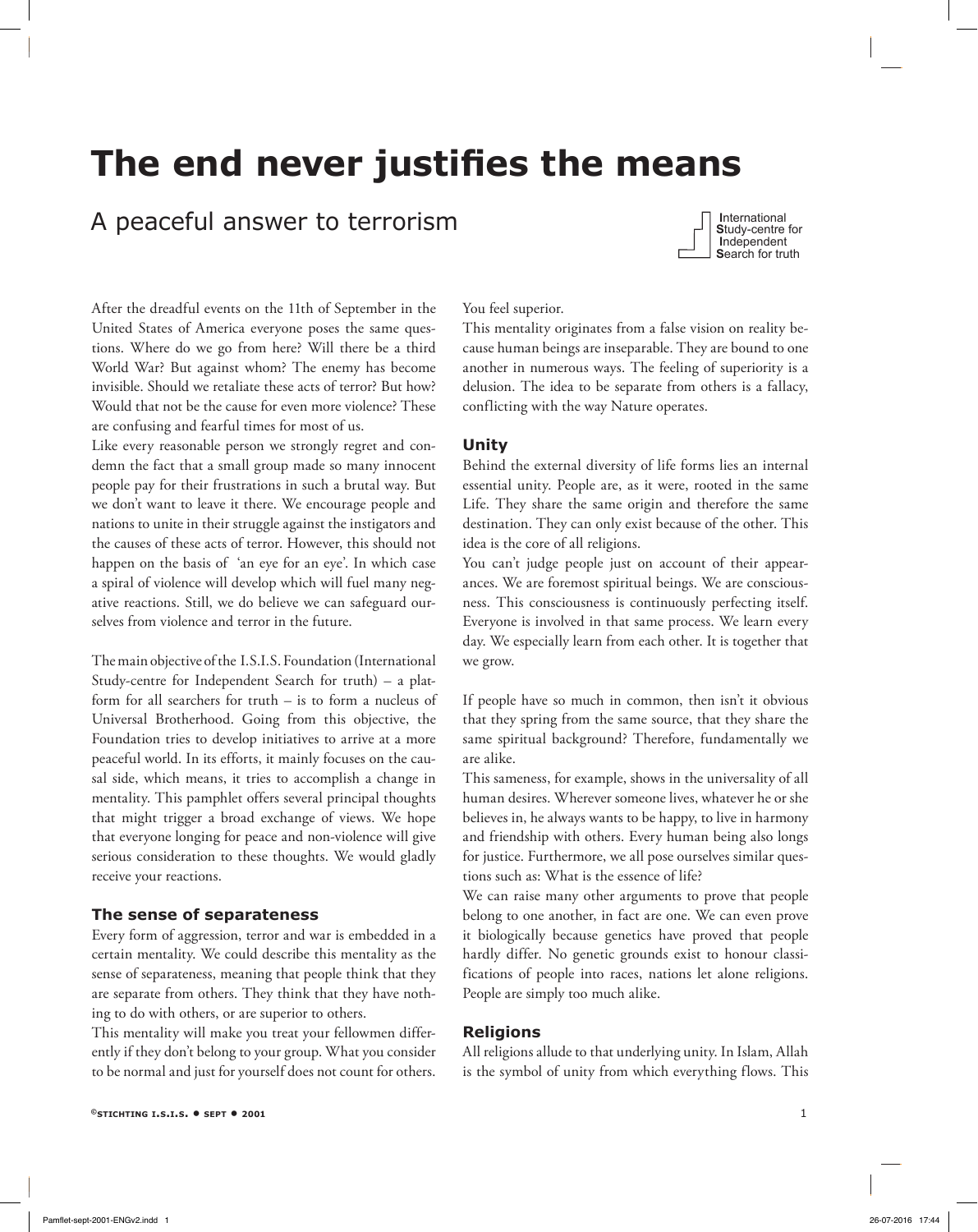is pointed out many times in the Koran. It is, for example, very clear in the famous first verse of the 112th Sura (chapter) Allah is one. The Arabic word A'had, here translated as one, also means unity. It points to the Universal Source from which everything emanates.

That same unity holds true for Christianity. The joyful message of the Gospels is that the Kingdom of Heavens is within us, in each and every one of us. It is our common heritage. All other religions adhere to that same principle of unity.

Because we are part of this unity we need each other. We are all indispensable facets of one diamond, the Whole. In that, nothing and nobody can be missed. This unity obliges us to put this inner brotherhood into practice.

If one gives thought to this, it seems clear that only through this, harmony will develop. We need each other because nobody is able to live his life entirely on his own. We need each other to meet our material, psychological and spiritual needs. Therefore, everyone has to devote himself to that diamond, the Whole. Every human being has the right, and the duty to develop his talents and to devote these to the entire human society.

Religion is derived from the Latin word 'religare', which means 'reunite'. The true meaning of religion is in fact to develop this inner sense of unity and to become one with our inner spiritual core. But from that knowledge that all living beings are part of that same inner core we may conclude that we have to unite ourselves with one another. A religious life means: giving expression to this already existing unity in one's own life.

The Koran clearly states:

O you men! surely We have created you of a male and a female, and made you tribes and families that you may know each other… *(Sura 49:13)* 

And in the Christian Gospel (Gospel of St. Matthew, 22:37-40) it is said that Jesus gave the people two commandments which actually are the same:

The first commandment is 'to love your god' and this is identical to the second commandment 'to love your neighbour as yourself'. Everyone is part of the Whole no matter how you name it. Once you realise this you will find that your next-door neighbour does not essentially differ from yourself and therefore you will love him as yourself.

# **Harmony and disharmony**

When we put this unity into practice in our lives there will be peace and harmony. Harmony, though, does not necessarily mean a static state. The whole humanity is developing. We all are continuously learning to give even better expression to that unity in which we are rooted. Also in that learning-process we are supporting each other.

As soon as we go against that unity, disharmony will occur. Every sense of separateness – seeing yourself separate from the rest of humanity – is therefore an intrusion on the law of nature, on essential harmony, and will lead to disharmony.

This disharmony could express itself in different standards of living. But these differences in material possessions do not disturb harmony as much as the differences in the way people are judged in this world. This inequality in respect is very apparent today. When you do not take other people seriously, judge their culture and religion inferior, you create disharmony. People begin to feel humiliated, even desperate, with all consequences. People in such an underdog position may begin to hate people in power, if they haven't developed this inner protection by their sense of unity. Hate is the superlative of the delusion of separateness. Hate isolates yourself completely. Hate robs you of every sense of community and leads to the worst kinds of violence.

Let us therefore begin by not humiliating other nations and communities.

# **The source of all Faiths**

Degenerated faiths could feed that hate because they stimulate the idea of being the 'chosen ones'. When we use the word "faith" we mean something different than religion. Let us explain.

Every religion springs from one and the same source. Every religion is a cultural and time-bound attempt to express that same wisdom. We could call that common source the Wisdom-religion. Christianity, Buddhism, Islam, Hinduism, Judaism or any other faith has as its roots that same Wisdom-religion. In essence they do not differ from one another, especially not in ethics. In the course of time around the core of these religions have grown dogmas and doctrines, which are presented as absolute truths not open for discussion. At that moment we speak of 'Faiths'.

# **Fundamentalism: abuse of religion**

Faiths as such could inspire people to activate the noble part in themselves, that is if the followers see themselves as part of total humanity.

But if the universal thoughts of the original religion are abandoned, then the faith degenerates into a conviction which teaches that only by believing one's own dogmas and strictly following outer precept, happiness can be achieved. People who don't believe this are considered to be enemies.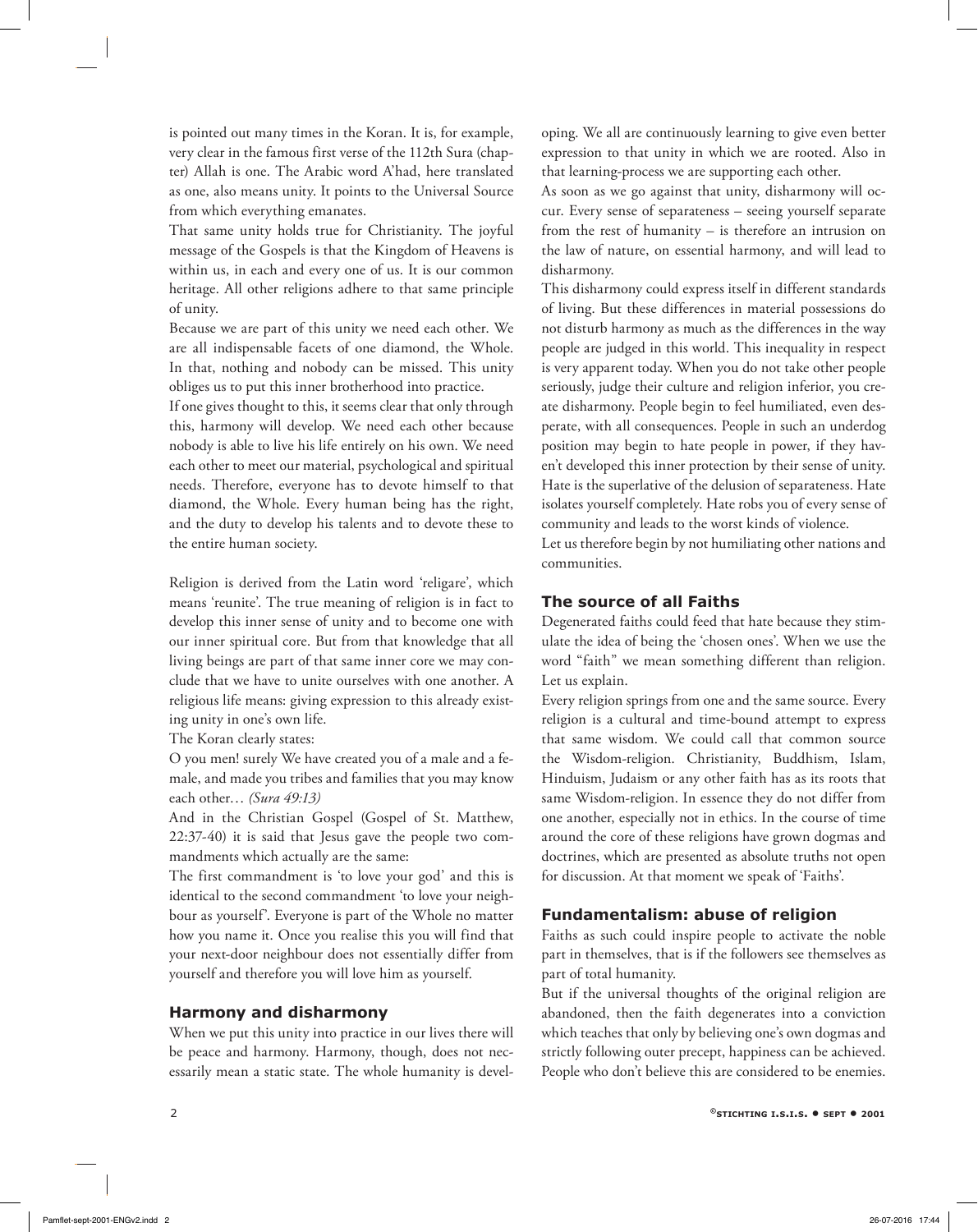Religion becomes faith and faith becomes fundamentalism. True religion always unites people, not only those belonging to the same church but every living being. Fundamentalism separates people.

Religious leaders always have a more profound influence on people than political leaders because the in every person existing religious sense induces us more rapidly to self-sacrifice. Religion touches the human core, man's search for answers to the most essential questions: What is life? What is death? Who am I? What is the essence of my life?

Present terrorism in the world abuses religion. The Islamic, Jewish and Christian teachings are being abused to make people hate each other.

The thoughts of hatred they launch are an extremely contagious virus that affects everyone who bases his thinking on the delusion of separateness and doesn't control his thoughts. Especially if somebody is raised on the idea that his religion is superior, hate will sneak into his consciousness as a poison. Someone overpowered by hate will not think when he is assigned to use violence, especially as he sees the assignment as something that is sanctioned by higher powers.

People contaminated with the virus of hate will always make use of fear. Terror also means fear. Hate and fear are the same. People who are afraid will always defend themselves by frightening others. The anxiety-psychosis that occurred after the attacks in the United States is, hence, grist to the terrorists' mill. If there is one thing crystal clear, this is that we should not let fear be our guide.

When you let the sense of universal unity be your guide then there is absolutely no reason for fear. This sense of unity is your protection against any virus of hate. Life itself can never be destroyed; at the most, the manifestation of life, the form in which life veils itself, could be disconnected temporarily. It is therefore and for good reason that the I.S.I.S. Foundation reasons continuously that the core of all living beings and all religions is the same.

#### **Restoring harmony**

The sense of separateness, hate and fear are the instruments that turn our world-society into a vortex, in which people are drawn further and further away from the sense of unity, thus creating more and more disharmony.

However, disharmony cannot last. There is a law in nature, the Law of Conservation of Harmony, which says that there is always a tendency to restore harmony. As we are connected with one another we always participate in this process of restoring harmony.

It can be compared to a law of physics, the Law of

Communicating Vessels. These vessels too are connected with one another in that a change of the level of liquid in the one vessel will influence that of the other. This law does not only pertain to liquids but also to human thoughts and feelings. This is how a situation in which an imbalance in power, status and material possession does not last forever. It is in this respect impossible to speak of local conflicts, local disturbances of balance. Every disturbance has its repercussions on the Whole.

The restoration of harmony is easy to understand as well as to guide with the Whole as your starting point. As said, we are all part of that Whole. If you do not act in accordance, then you will reap the consequences, if not in this life then well in a next.

#### **Dishonourable means**

Sometimes, people are trying to restore the balance by forcefully claiming what they call their rights. In doing so they do not shun killing innocent people. There is absolutely no justification for these kinds of actions. In all religions – also in the Islam! – this unjustified form of violence is dismissed. It will only intensify the disharmony.

However, if those being attacked react in similar fashion violence will even increase. Even if they are aiming at peace, the effects will be contrary. The means one uses should be in accordance with the ideal of unity. Dishonourable means, such as violence, generate similar reactions and disrupt harmony even more.

History has proved this. Never has violence led to a more harmonious and just society. Even the support given to people using violence against an unjust enemy, will never lead to lasting and beneficial results.

#### **Humanitarian action: never retaliate, always prevent**

The answers to these attacks can therefore not be based upon the old habits, that is, to just 'lash out'. True restitution of harmony needs to originate from 'unity'. The sole means for that is human compassion.

With this, we certainly do not mean passivity without obligation nor mindless fatalism, accepting quietly all that passes. The opposite is true.

It takes enormous efforts, continuous alertness of mind and action. That we must act, is clear. We must undertake action. No instinctive action, but well balanced action based on human compassion.

Naturally, in the short term, we must first of all repair the external effects of that terrorism: support victims, join hands world-wide in order to prevent further attacks. But